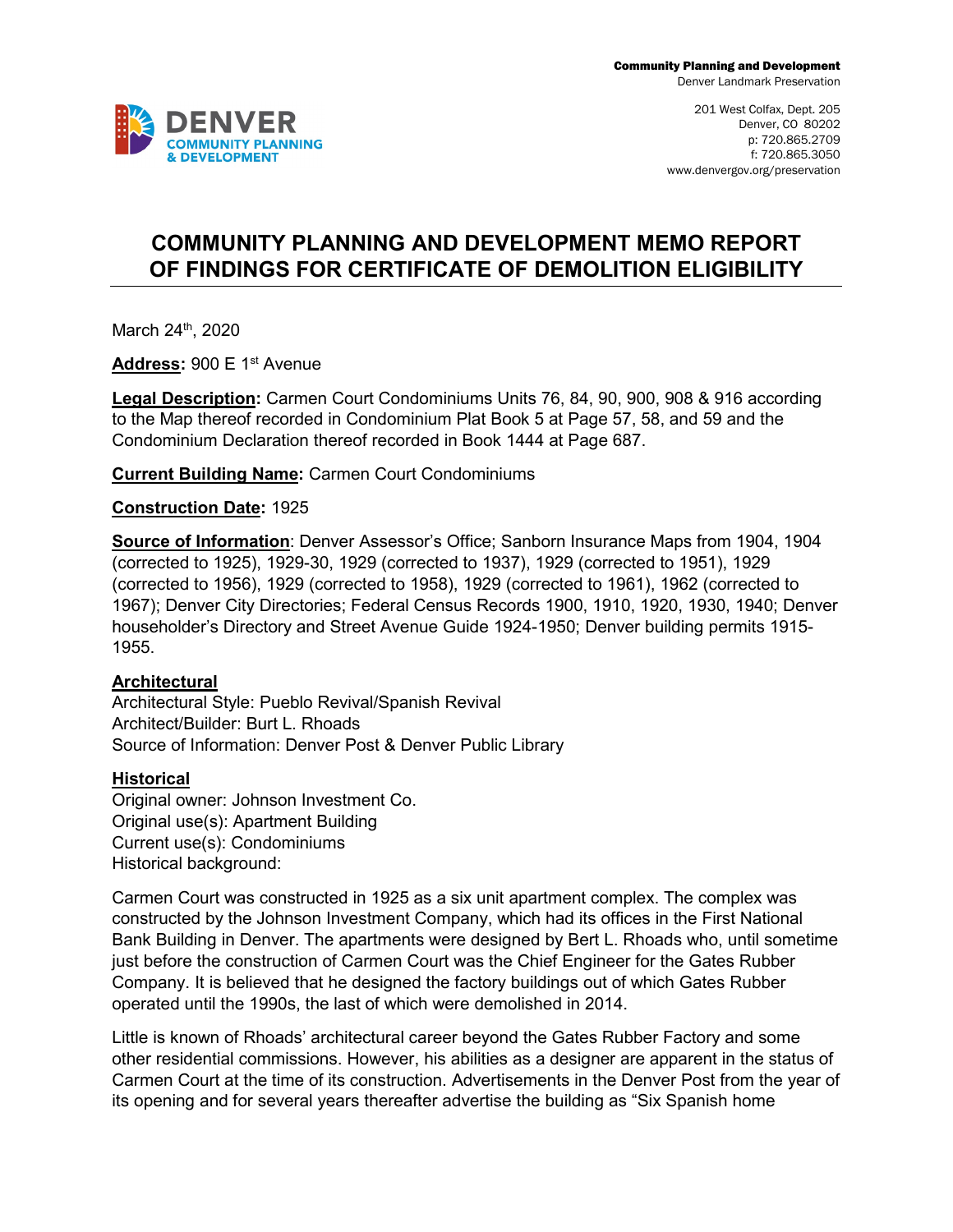apartments with latest conveniences known," and "Utterly impossible to describe in print the complete originality of its interior arrangement and decoration." For one of the earliest open houses, the advertisements even note that for several days an apartment would be shown "completely furnished by the Denver Dry Goods Company." The units were described as fourroom, five-room, or six-room, each with separate outdoor entrances and at least two sides of exposure. As well, several were noted as having basement garages.



*Figure 1: October 28, 1925 Denver Post Advertisement for Carmen Court.* 

Additionally, special note was made of the landscaping outside the building and its prominent location at the corner of Emerson Street and 1<sup>st</sup> Avenue across from Arlington Park (now Hungarian Freedom Park), Speer Boulevard, and Alamo Placita Park beyond. The parcel is composed of over 5 whole lots at the corner of the block; however, the building was designed to hug the interior lot lines, leaving most of the parcel at the corner open as a grand yard that appears almost as an extension of the park across the street.

Construction photographs taken by Rhoads' brother, Harry Mellon Rhoads who was a prominent Denver photographer, show the grand front yard which is terraced with large axial paths and steps leading to the individual entrances of the six units. In the photographs the front landscape is barren while today it is filled with mature trees, plantings, and grass. The central axial path has since been removed from the landscape and a portion of the terraced hill leading up to the building has been dug-out beneath the end unit along Emerson Street to allow the installation of exterior basement access.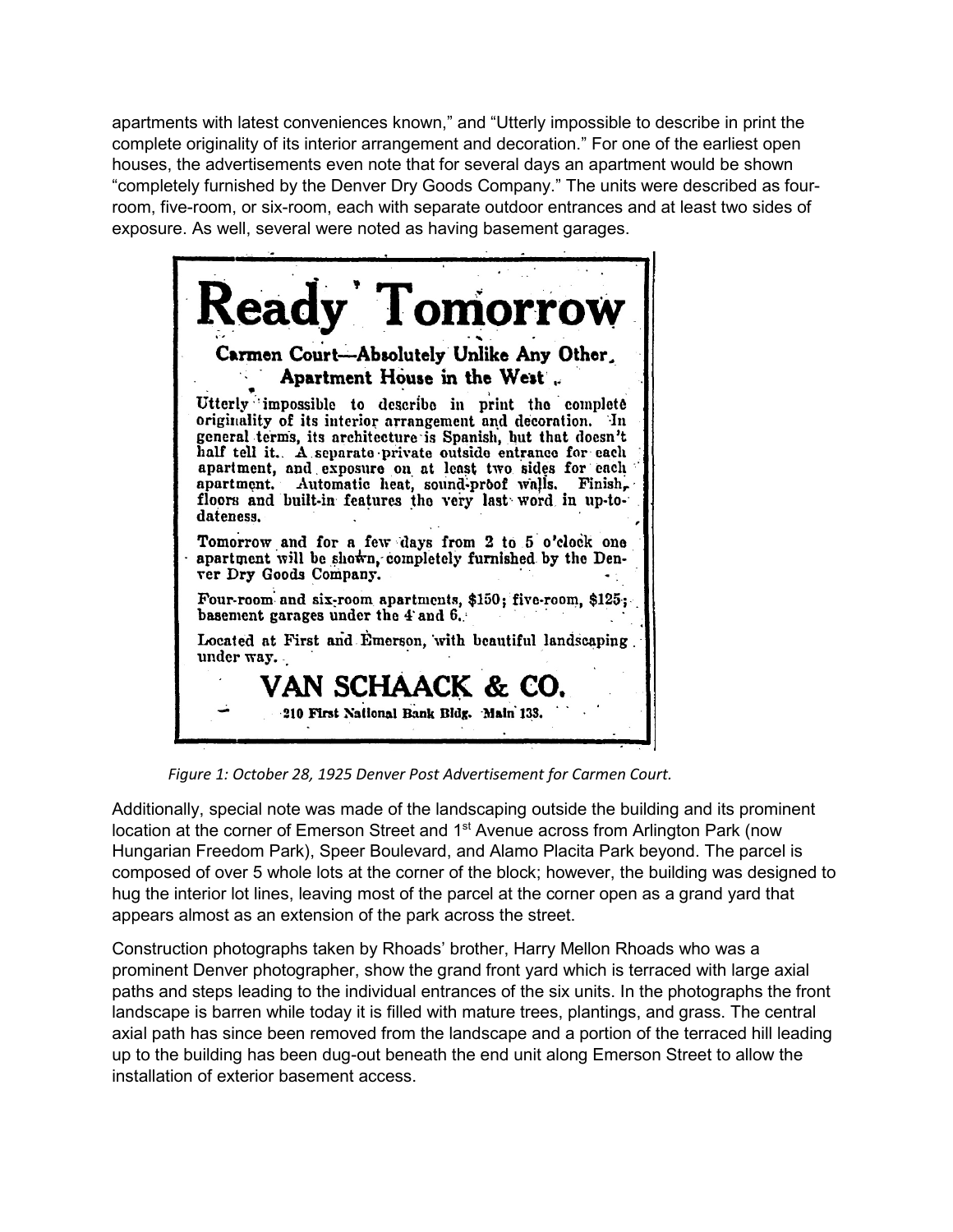

*Figure 2: Carmen Court nearing completion in 1925; Photograph taken by Harry Mellon Rhoads.* 

Also, of note is a sign in one of the construction photographs advertising that the building has been constructed with Balsam-Wool insulation; a new insulation material which was first manufactured by The Wood Conversion Co. in Minnesota and was spreading in use across the country at the time of construction.



*Figure 3: Close-up of the Balsam-Wool Sign in front of Carmen Court in 1925.*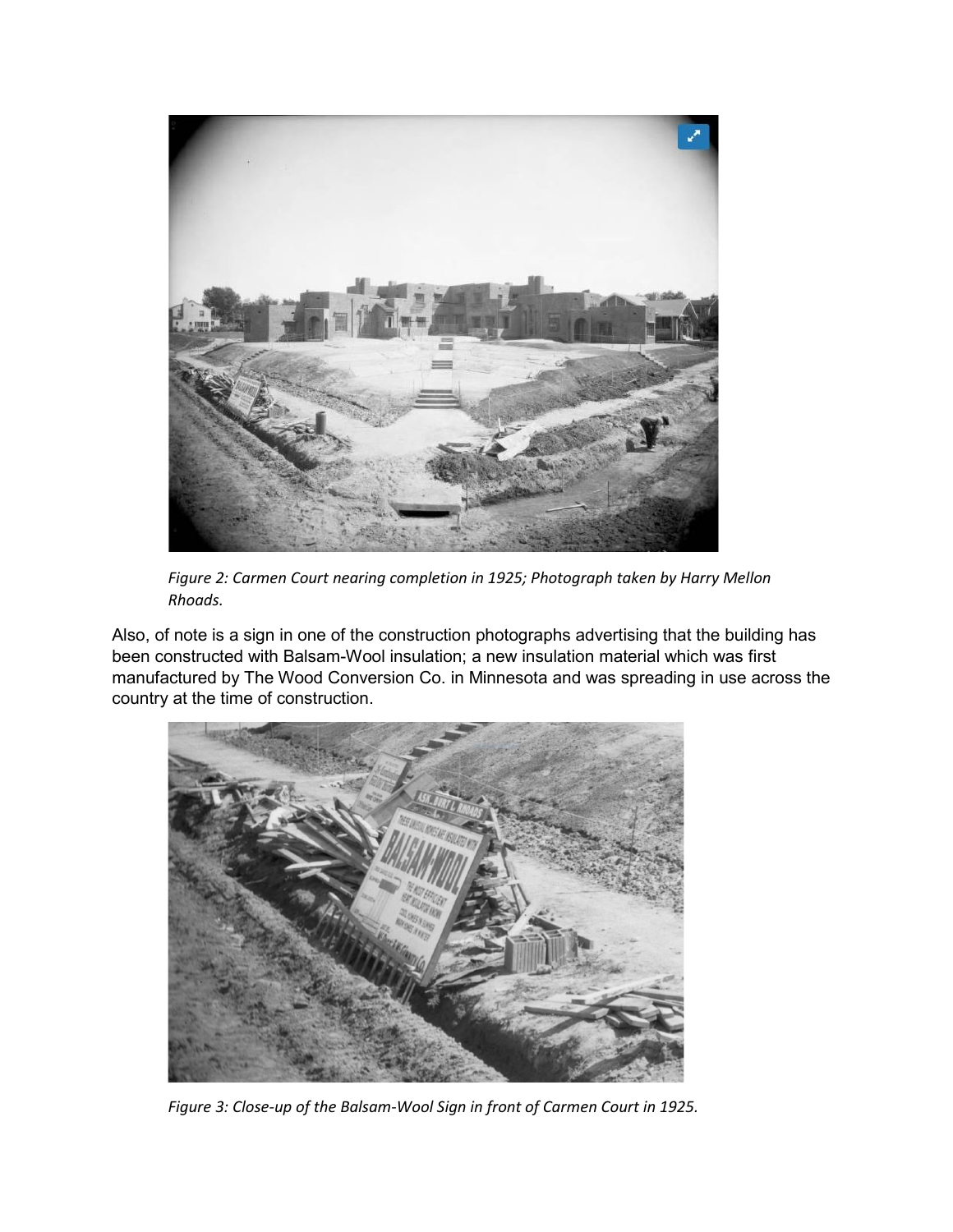In 1936, Carmen Court was purchased by George and Ethel M. Keeler who lived in Unit 916 and retained the apartment complex until 1977 at which point the building was converted to condominiums. The building remains condominiums to this day.

**Source of Information**: Denver Assessor's Office; Sanborn Insurance Maps from 1929-30, 1929 (corrected to 1937), 1929 (corrected to 1951), 1929 (corrected to 1956), 1929 (corrected to 1958), 1929 (corrected to 1961), 1962 (corrected to 1967); Denver City Directories; Federal Census Records 1900, 1910, 1920, 1930, 1940; Denver householder's Directory and Street Avenue Guide 1924-1950; Denver building permits 1915-1955; Denver Post; Denver Public Library, Digital Collection.

## **Designation Eligibility Assessment**

## **Landmark Designation Criteria**:

A structure or district may be designated for preservation if, due to its significance, it meets the criteria listed in subsections (1), (2), and (3) below

- (1) The structure or district maintains it integrity;
- (2) The structure or district is more than 30 years old, or is of exceptional importance; and
- (3) The structure or district meets at least 3 of the following 10 criteria:

 $\Box$ It has a direct association with a significant historic event or with the historical development of the city, state, or nation;

- $\Box$ It has direct and substantial association with a recognized person or group of persons who had influence on society;
- $\boxtimes$ It embodies the distinctive visible characteristics of an architectural style or type;
- $\boxtimes$ It is a significant example of the work of a recognized architect or master builder;
- $\boxtimes$ It contains elements of design, engineering, materials, craftsmanship, or artistic merit which represent a significant innovation or technical achievement;
- $\boxtimes$ It represents an established and familiar feature of the neighborhood, community or contemporary city, due to its prominent location or physical characteristics;
- $\Box$ It promotes understanding and appreciation of the urban environment by means of distinctive physical characteristics or rarity;
- $\Box$ It represents an era of culture or heritage that allows an understanding of how the site was used by past generations;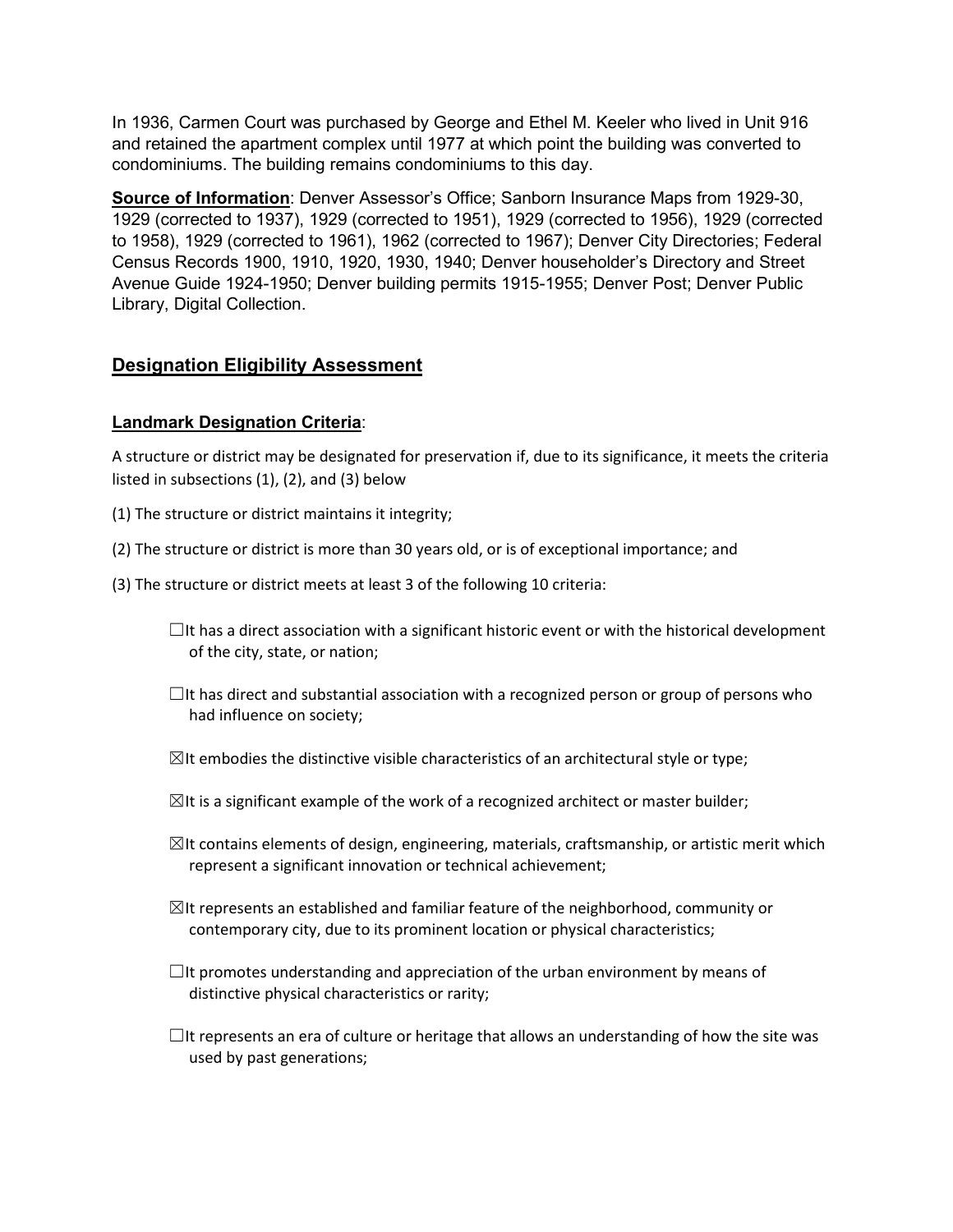- $\Box$ It is a physical attribute of a neighborhood, community, or the city that is a source of pride or cultural understanding;
- $\Box$ It is associated with social movements, institutions, or patterns of growth or change that contributed significantly to the culture of the neighborhood, community, city, state, or nation.

**Integrity:** If a structure maintains its integrity, it may be designated for preservation.

 $\boxtimes$  Has integrity ☐Does not have integrity

#### **Does the structure have potential for designation?**

 $\boxtimes$ Has potential for designation ☐Does not have potential for designation

The building at 900 E 1st Avenue has potential for designation as it *embodies the distinctive visible characteristics of an architectural style or type*. The structure represents a unique hybridization of the Pueblo Revival and Spanish Revival architectural styles. The predominant use of stucco around the entire structure lends itself well to either style; however, the massing is extremely reminiscent of towns such as Taos Pueblo (just south of Colorado's southern border), constructed by the Native Puebloan peoples of the Southwestern United States. Though symmetrical overall, the structure does not read as such since its scale and the large area of landscaping between the structure and the street obscure the overall form. Instead, the structure reads as a series of stepped and variegated masses, that generally increase in height as the structure recedes from the street and the park. As well, the curved parapet walls capping most of these masses remind one of adobe construction which often features battered and irregular walls. The structure does lack an important decorative characteristic of Pueblo Revival architecture: vigas, which were historically the exposed ends of roof rafters in true Puebloan architecture. Though sometimes real in revivalist architecture, they were more often a decorative abstraction of that historic construction detail. Instead, the exterior of the structure is decorated with small clusters of terracotta tile that accentuate doorways and windows. These roof tiles are far more reminiscent of Spanish revival architecture and lend themselves to an interpretation of this structure as blending elements of both these southwestern styles. This blending is very common in Denver and is considered by many to be a distinguishing feature of the city's architectural tradition. Each architect or builder would pick and choose tenets of different styles, mixing and matching them to achieve unique designs. Carmen Court represents one such unique blend of the Pueblo Revival and Spanish Revival styles.

The building is also potentially significant as it *is a significant example of the work of a recognized architect or master builder*. The architect of Carmen Court was Bert L. Rhoads. Rhoads, prior to engaging in a private practice as an architect, worked as the Chief Engineer of the Gates Rubber Company, designing many of the now lost factory buildings that made up their massive south Denver compound. Few of his commissions are know; however, a very large Washington Park West Home at 500 S Ogden Street is attributed to him (this home is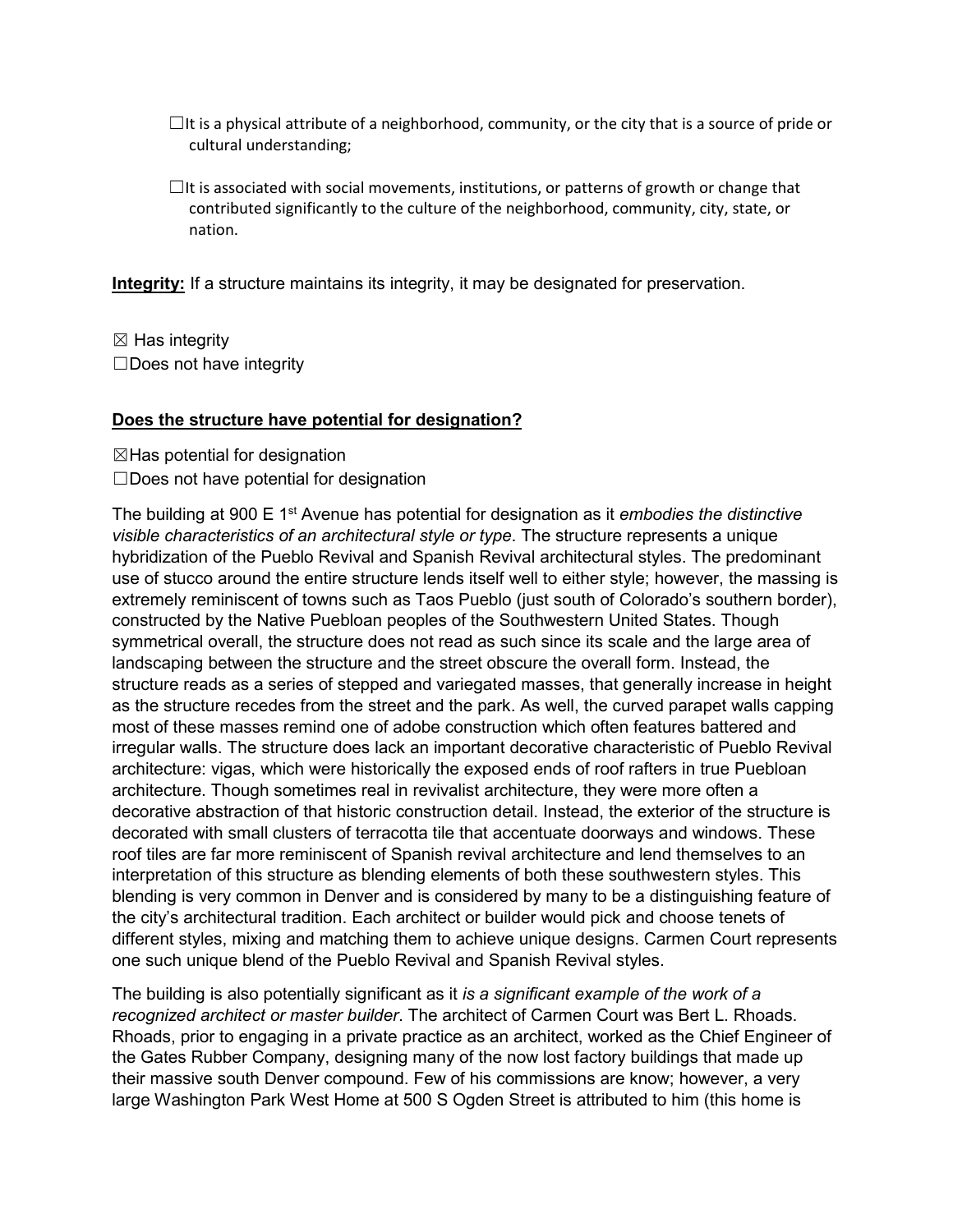almost as large as the six unit Carmen Court). This home was constructed for a leading members of the Gates Family in the Spanish Revival style with stucco walls and deep, terracotta tile eaves. This home, in connection with Carmen Court begins to establish the oeuvre of Rhoads and his fluency in southwestern architectural styles. As the only known example of Rhoads multi-unit design, and for its grandeur, Carmen Court represents a significant example of his work.

As well, 900 E 1st Avenue has potential for designation as it *contains elements of design, engineering, materials, craftsmanship, or artistic merit which represent a significant innovation or technical achievement*. The innovations that this structure represents are twofold. First, in his design, Rhoads incorporated the use of individual entrances for each apartment, a feature that would have been very uncommon for a multi-unit building during the 1920s. More common at that time were small apartment blocks with a few shared entrances. However, to lend a sense of high status to the apartment building, each unit was provided with its own front walk, individual stoop and front door. Additionally, Rhoads had Carmen Court constructed with Balsam-Wool insulation, a wood fiber-based insulation that was coming into use across the country during the 1920s. One of the construction photographs found in the Denver Public Library's collection shows a sign on site that reads, "Ask Bert L. Rhoads, These Unusual Homes Are Insulated With Balsam Wool, The Most Efficient Heat Insulator Known, Cool Homes In Summer, Warm Homes In Winter." (See Figure 3) As well, advertisements in the Denver Post suggest that the date of construction for Carmen Court places it at the forefront of using this new technology in the Denver area. A single advertisement was found, dating to 1924; however, beginning in 1926, after construction of Carmen Court, there are numerous advertisements every year, suggesting that Rhoads sought to use a recently innovated material in an effort to develop a modern apartment building with low operating costs and maximum comfort.

Additionally, the building has potential for designation *due to its prominent location or physical characteristics, represents an established and familiar feature of the neighborhood, community,*  or contemporary city. Located at the corner of 1<sup>st</sup> Avenue and Emerson Street, 900 E 1<sup>st</sup> Avenue is situated on a prime location, across  $1<sup>st</sup>$  Avenue from Arlington Park (now Hungarian Freedom Park) and within easy view and access to and from Speer Boulevard. Additionally, the size of the lot and the placement of the building on it are prominent physical characteristics that make the building unique. The parcel is large, extending across over 5 whole lots, but the building does not cover this land. Instead it was designed to hug the interior of the parcel, leaving most of it open at the corner as a grand yard that appears almost as an extension of the park across the street. This prominent location, the uncommon style and design of the building, and its uncommonly large park-like parcel make Carmen Court a familiar feature of the neighborhood. This status would have been true at the time of its construction, and remains true today, as one real estate listing for a condominium unit stated in 1986, "You know this beautiful Spanish compound off Speer by Denver Country Club. Santa Fe Stucco with tile and hardwood accents…" Carmen Court is situated in a truly picturesque location, while also maintaining a high degree of visibility and access to Denver's Downtown and the elite and desirable Country Club neighborhood.

Overall Carmen Court retains a high degree of integrity, based on comparisons between the extant structure and construction photographs. The structure retains its stucco exterior, original steel casement windows, and terracotta details. The most significant changes made to the property effect the landscape. The central axial path running diagonally from the corner of  $1<sup>st</sup>$